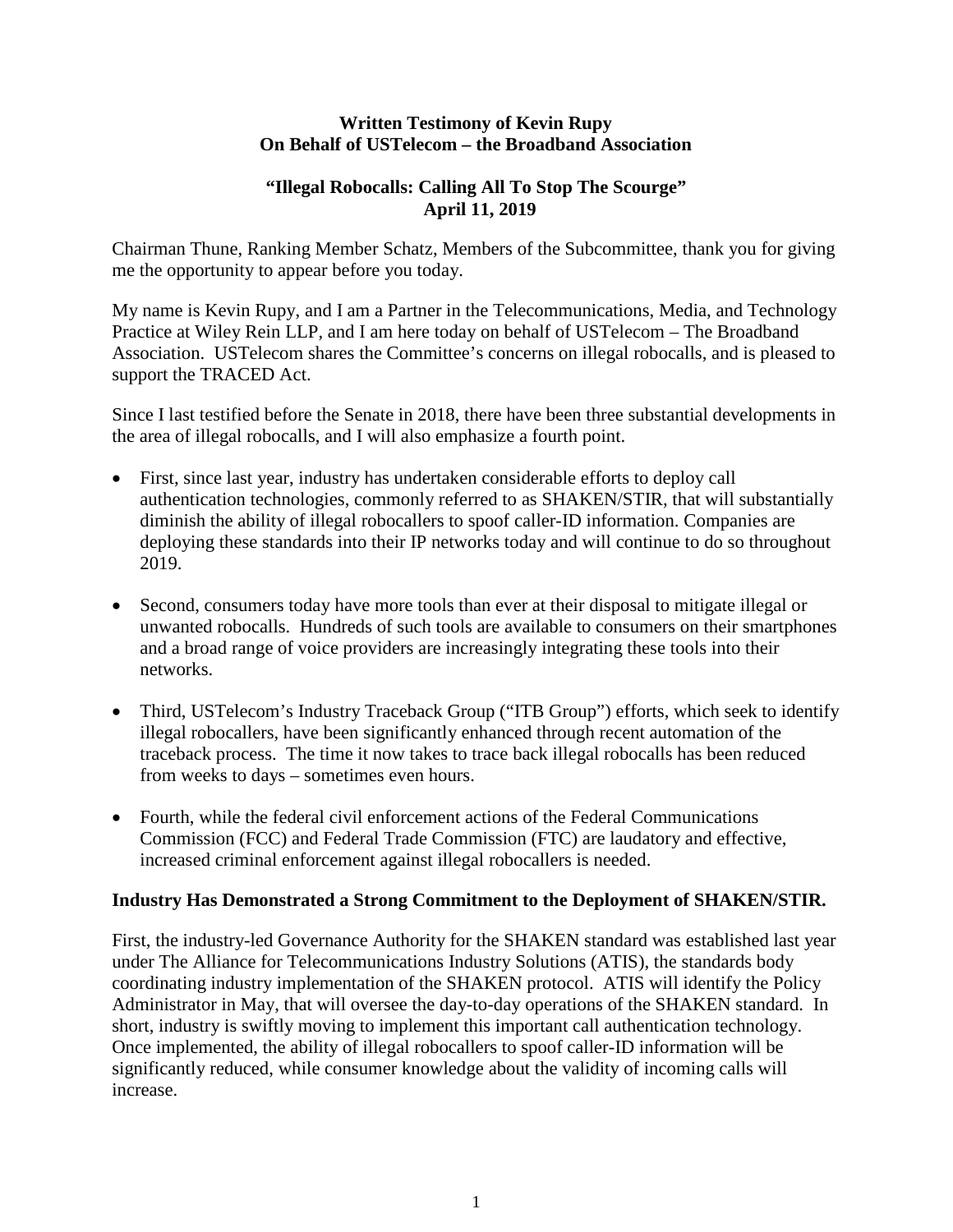Central to this effort is the development of the separate SHAKEN and STIR standards and best practice implementations. While deployment of the SHAKEN and STIR standards is not a panacea to the robocall problem, these standards should improve the reliability of the nation's communications system by better identifying legitimate traffic. The deployment of the SHAKEN standard will also facilitate the ability of stakeholders (such as USTelecom's ITB Group) to identify illegal robocalls and the sources of untrustworthy communications.

There is strong industry commitment to the deployment of the SHAKEN and STIR standards. Numerous voice providers – representing the wireless, wireline and cable industries – have committed to deploying the SHAKEN and STIR standards within their respective networks. These include commitments from several companies with nationwide wireless coverage, as well as several large facilities based voice providers.<sup>[1](#page-1-0)</sup> While there are some differences in the specific timelines to deployment of the SHAKEN and STIR standards, and deployment depends on the timely and practical availability of vendor network upgrades and applications, the commitments generally reflect deployments starting in 2018, with most targeting deployments in their IP networks as soon as the end of 2019.

In addition, the Call Authentication Trust Anchor Working Group (CATA WG) of the North American Numbering Council (NANC) completed its work last year to investigate a variety of issues associated with the SHAKEN/STIR system.<sup>[2](#page-1-1)</sup> Testing of the new technology and products is well advanced. Just last month, Comcast and AT&T successfully verified authentication of calls between their separate networks, and Verizon announced the first exchange of STIR/SHAKEN-enabled calls to and from wireless customers.

After issuing its report to the FCC, the NANC CATA WG also selected a Governance Authority to establish the policies for the SHAKEN certificate management framework. The Governance Authority – ATIS – has moved forward with its work. The Board of Directors for the Governance Authority was selected last year, and includes representatives from a broad range of industry constituencies, including large and small voice providers, as well as a diversity of network providers. The diversity and commitment of the Governance Authority Board of Directors will help to facilitate a controlled and productive deployment of the SHAKEN standard.

# **An Increasing Number of Robocall Mitigation Tools are Available to Consumers Across Multiple Voice Platforms, Including TDM.**

Today, a broad range of voice providers, independent application developers and a growing number of diverse companies are offering services that can help Americans reduce unknown and potentially fraudulent calls. While these tools are not a panacea to the robocall problem, they are

 $\overline{a}$ 

<span id="page-1-0"></span><sup>1</sup> *See e.g.*, FCC website, *Combating Spoofed Robocalls with Caller ID Authentication*, (available at: [https://www.fcc.gov/call-authentication\)](https://www.fcc.gov/call-authentication) (visited April 9, 2019).

<span id="page-1-1"></span><sup>&</sup>lt;sup>2</sup> See, Report on Selection of Governance Authority and Timely Deployment of SHAKEN/STIR NANC Call Authentication Trust Anchor Working Group (available at: [http://nanc](http://nanc-chair.org/docs/mtg_docs/May_18_Call_Authentication_Trust_Anchor_NANC_Final_Report.pdf)[chair.org/docs/mtg\\_docs/May\\_18\\_Call\\_Authentication\\_Trust\\_Anchor\\_NANC\\_Final\\_Report.pdf](http://nanc-chair.org/docs/mtg_docs/May_18_Call_Authentication_Trust_Anchor_NANC_Final_Report.pdf) ) (visited April 8, 2019).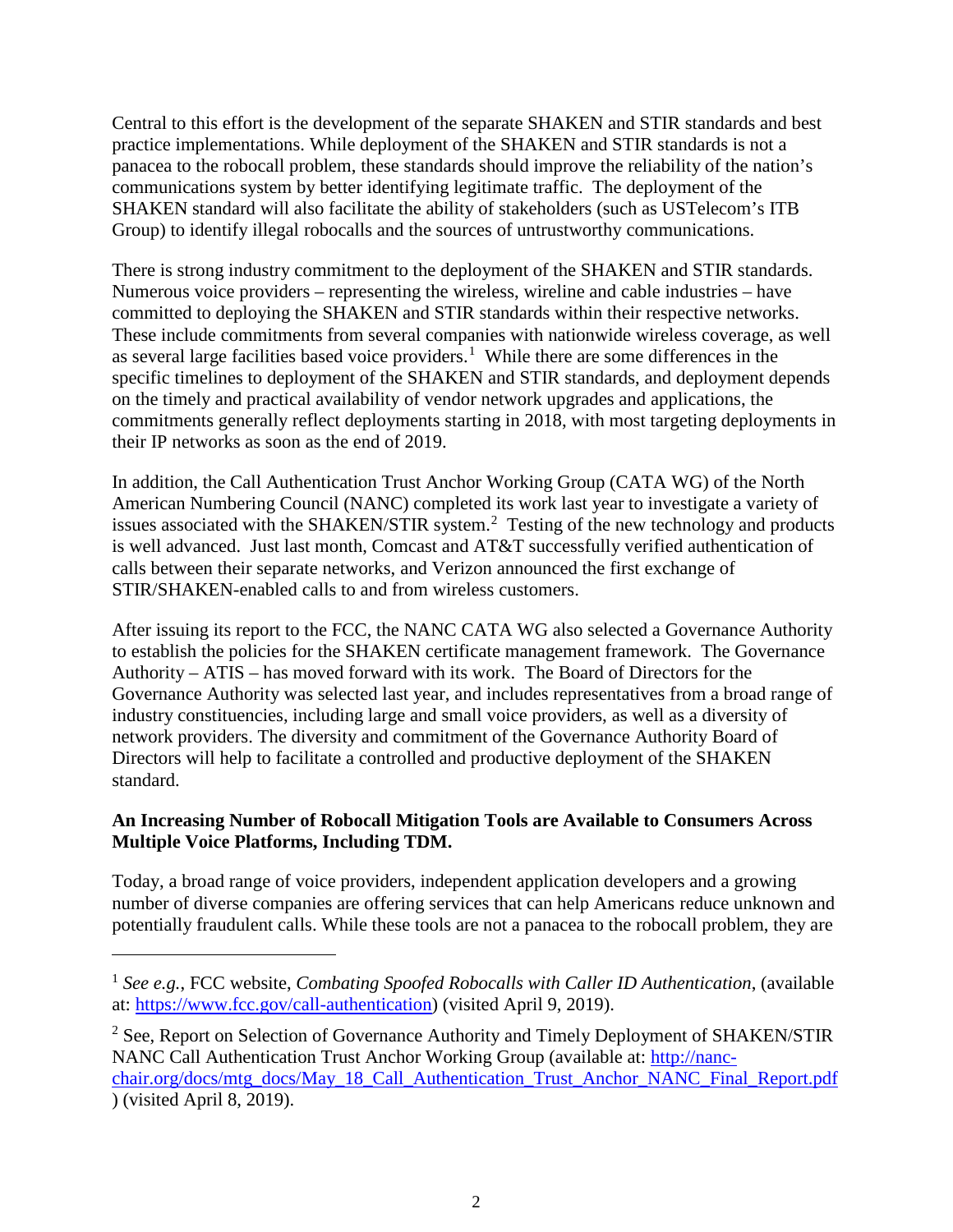an important component that empowers consumers with the increased ability to better identify and/or block illegal or unwanted robocalls. Of particular note, an increasing number of robocall mitigation tools are being deployed by facilities-based providers themselves.

For example, AT&T has launched its 'Call Protect' service that allows customers with iPhones and HD Voice enabled Android handsets to automatically block suspected fraudulent calls. AT&T also offers AT&T Digital Call Protect for IP wireline phones.<sup>[3](#page-2-0)</sup> When the app is installed and set up, AT&T will automatically block fraudulent calls, warn of suspected spam calls, and allow consumers to block unwanted calls from a specific number for free.

In addition, last year, Verizon launched its Spam Alerts service which provides its wireline customers who have Caller ID – whether they are on copper or fiber – with enhanced warnings about calls that meet Verizon's spam criteria by showing the term "SPAM?" before a caller's name on the Caller ID display. Verizon's Spam Alerts feature utilizes TNS's Call Guardian and Neustar's Robocall Mitigation solution to proactively identify illegal robocalls and other fraudulent caller activity with more accuracy. By using existing Caller-ID technology, the service empowers consumers to better decide if they should answer a particular call. Verizon has also rolled out spam alerting and call blocking tools to wireless customers whose smartphones support these features.

Carriers are also deploying a variety of additional tools across their TDM and IP networks, including "anonymous call rejection" services that block callers who intentionally mask their phone numbers and "no solicitation" services that make unidentified callers go through a screening step before ringing. Numerous service providers have worked with or are currently working with Nomorobo to facilitate their customers' ability to use that third-party blocking service, such as Verizon's "one click" solution that simplifies customers' ability to sign up for the service. In addition, the company Metaswitch also provides a robocall blocking service that supports all voice infrastructures and switches, from legacy Class 5 TDM to Metaswitch's pure VoIP systems.<sup>[4](#page-2-1)</sup>

In the wireless arena, the number of scoring and labelling analytics tools for consumers has exploded. In 2016 there were approximately 85 call-blocking applications available across all platforms, including several offered by carriers to their customers at no charge. By October, 2018, there were over 550 applications available, a 495% increase in call blocking, labeling, and identifying applications to fight malicious robocalls. The diversity in tools across multiple platforms demonstrates industry's commitment to empower consumers, regardless of the type of network utilized by their chosen voice service provider.

<span id="page-2-0"></span> <sup>3</sup> See, AT&T website, AT&T Mobile Security & Call Protect (available at: [https://www.att.com/features/security-apps.html\)](https://www.att.com/features/security-apps.html) (visited April 8, 2019).

<span id="page-2-1"></span><sup>4</sup> See, Metaswitch website, Robocall Blocking Service, (available at: [https://www.metaswitch.com/solutions/fixed-line-solutions/robocall-blocking-service\)](https://www.metaswitch.com/solutions/fixed-line-solutions/robocall-blocking-service) (visited April 8, 2019).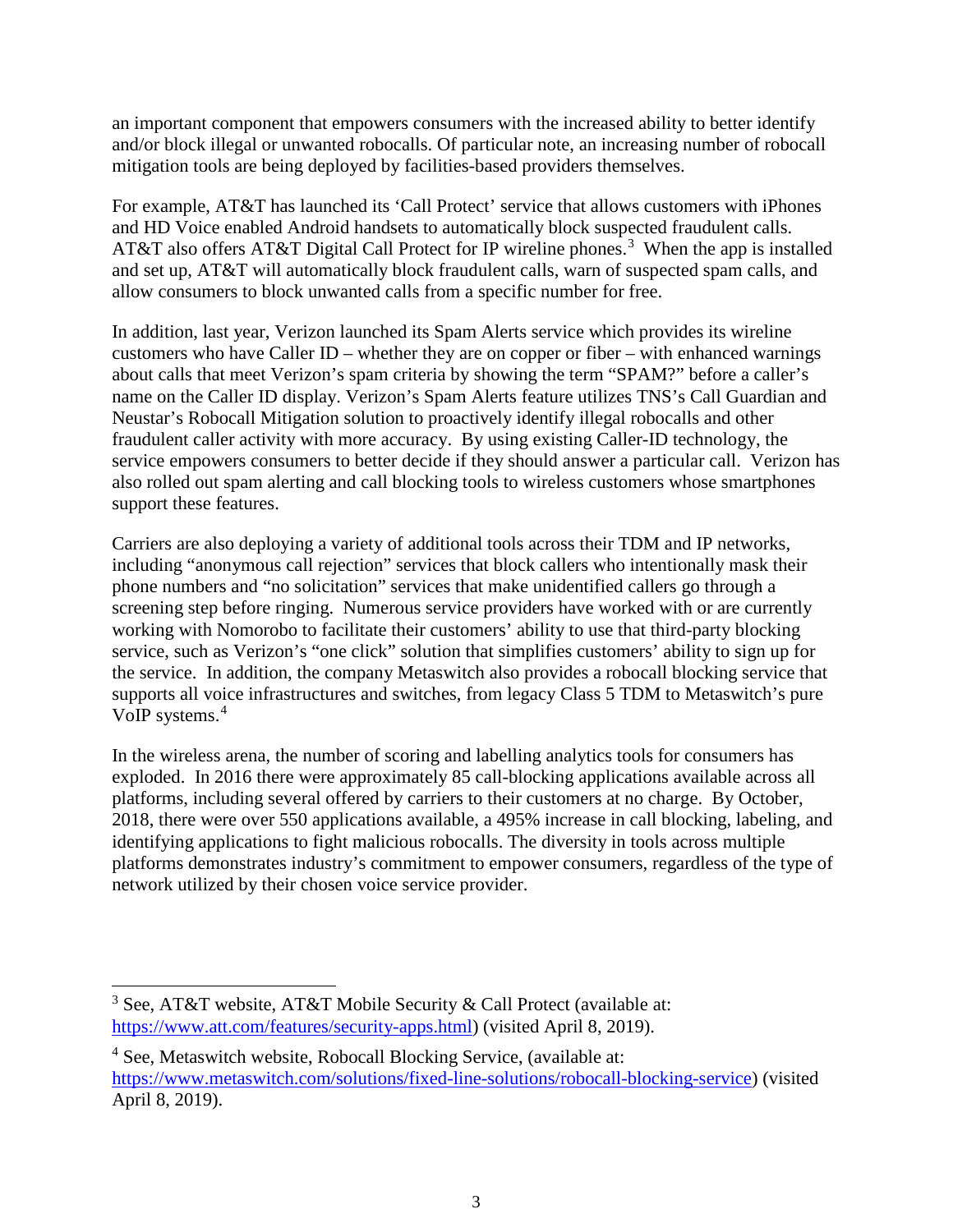### **Industry Traceback Efforts are Crucial to Combatting the Scourge of Illegal Robocalls.**

An equally important tool for reducing illegal robocalls is a robust traceback process with vigorous and consistent enforcement action. Since 2016, USTelecom has led the 26-member ITB Group whose members are committed to identifying the source of illegal robocalls, and working with law enforcement to bring these illegal perpetrators to justice. The 2017 Strike Force Report contains a detailed overview of the Traceback Group, and its general structure and operations.[5](#page-3-0)

There are currently twenty-six members of the ITB Group, which includes traditional wireline phone companies, wholesale carriers, wireless providers, and cable companies. The membership also includes foreign carriers (*e.g.*, Bell Canada), and non-traditional voice providers (*e.g.*, Google and YMax).

Since late 2017, USTelecom has been making enforcement referrals to the FCC and the FTC. This cooperation between industry and government can help to administratively streamline the enforcement efforts of both the FCC and the FTC. The Communications Act permits voice providers to share customer proprietary network information (CPNI) in order to protect their customers and/or networks, enabling USTelecom's ITB Group to quickly and efficiently identify the path of calls under investigation. [6](#page-3-1)

This in turn, means that neither the FCC nor the FTC must go through the time-consuming process of issuing subpoenas to each and every provider in the call path – instead, they can focus such efforts only on those upstream providers that have declined to cooperate with the efforts of the Traceback Group. Indeed, just last year, the FCC acknowledged that USTelecom's manual traceback process had reduced the time necessary for the agency to conduct its own traceback investigations from "months to weeks."[7](#page-3-2)

The most significant development regarding USTelecom's ITB Group is the last year's transition of USTelecom's its manual traceback process to one that is largely automated. The automated process is expected to produce even greater efficiencies for both ITB Group tracebacks, as well

<span id="page-3-0"></span> <sup>5</sup> *See*, Ex Parte Notice, from USTelecom, CTIA, ATIS, and ACT – The App Association, CG Docket No. 17-59, pp.  $19 - 23$  (submitted April 28, 2017) (available at: [https://ecfsapi.fcc.gov/file/10428413802365/Ex%20Parte-Strike-Force-Report-2017-04-28-](https://ecfsapi.fcc.gov/file/10428413802365/Ex%20Parte-Strike-Force-Report-2017-04-28-FINAL.pdf) [FINAL.pdf\)](https://ecfsapi.fcc.gov/file/10428413802365/Ex%20Parte-Strike-Force-Report-2017-04-28-FINAL.pdf) (visited Sept. 24, 2018).

<span id="page-3-1"></span> $6$  Section 222(d)(2) of the Communications Act permits telecommunications carriers to share, disclose and/or permit access to, Customer Proprietary Network Information in order to "protect the rights or property of the carrier, or to protect users of those services and other carriers from fraudulent, abusive, or unlawful use of, or subscription to, such services." See, 47 U.S.C. §  $222(d)(2)$ .

<span id="page-3-2"></span><sup>7</sup> *See*, Letter from Rosemary Harold, Chief, Enforcement Bureau, and Eric Burger, Chief Technology Office, to Jonathan Spalter, President and CEO, USTelecom, p. 1, November 6, 2018 (available at: [https://docs.fcc.gov/public/attachments/DOC-354942A2.pdf\)](https://docs.fcc.gov/public/attachments/DOC-354942A2.pdf) (visited April 8, 2019).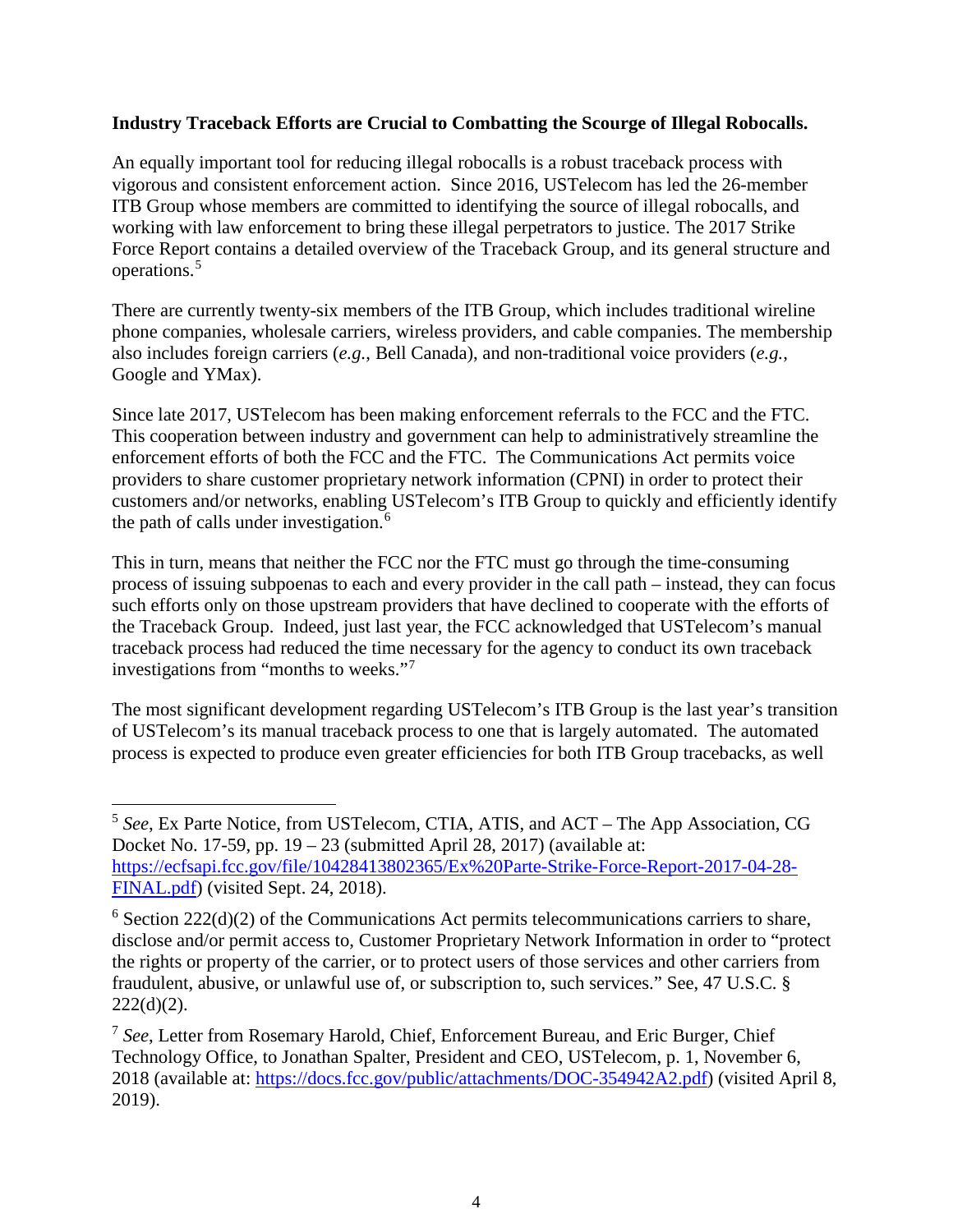as subsequent investigations by the FCC and the FTC.

While numerous providers have joined USTelecom's ITB Group, and many others cooperate in good faith, too many upstream carriers refuse to cooperate. This not only prevents the ITB Group from identifying the true origin of these malicious calling events, but it makes subsequent law enforcement investigations more time consuming. Given the crucial role of traceback in mitigating illegal robocalls, Congress and federal enforcement agencies should strongly encourage voice providers to participate in traceback efforts.

# **Criminal Enforcement of Illegal Robocallers is Needed.**

Finally, while current federal enforcement efforts are laudatory, they are mostly limited to civil enforcement. There is an acute need for aggressive criminal enforcement against illegal robocallers at federal and state levels. Criminal syndicates engaged in illegal robocalling activity should be identified, targeted and brought to justice through criminal enforcement efforts. We applaud the TRACED Act's facilitation of these criminal enforcement efforts.

USTelecom applauds government efforts in the robocall fight, particularly the ongoing civil enforcement actions by the FCC and FTC. For example, the FCC last year, approved a \$120 million fine against one illegal robocallers responsible for generating billions of calls. The FTC also continues to engage in a series of complementary enforcement actions that target the worst of the worst bad actors in this space.

These civil enforcement actions brought by both agencies send a strong and powerful message to illegal robocallers that they will be located and brought to justice. USTelecom and its industry partners stand ready to further assist in these efforts to bring these bad actors to justice. Indeed, the ultimate goal of USTelecom's ITB Group is to identify the source of the worst of these illegal calls, and further enable further enforcement actions by federal agencies.

While current federal enforcement efforts are laudatory, they are mostly limited to civil enforcement. As a result, bad actors currently engaged in criminal robocall activities are – at most – subject only to civil forfeitures. USTelecom believes there is an acute need for coordinated, targeted and aggressive criminal enforcement of illegal robocallers at the federal level and in conjunction with state attorneys general. Given the felonious nature of their activities, criminal syndicates engaged in illegal robocalling activity should be identified, targeted and brought to justice through criminal enforcement efforts.

To further underscore the need for criminal enforcement of illegal robocallers, the FTC announced this month that it reached a settlement with four separate operations, two of which allegedly facilitated "billions of illegal robocalls to consumers nationwide."[8](#page-4-0) Of particular note in the FTC's announcement is the acknowledgement that two of the individuals named in the complaint are "recidivist robocallers," who were each targeted in FTC lawsuits brought in 2017

<span id="page-4-0"></span> <sup>8</sup> *See*, FTC Press Release, *FTC Crackdown Stops Operations Responsible for Billions of Illegal Robocalls*, March 26, 2019 (available at: [https://www.ftc.gov/news-events/press](https://www.ftc.gov/news-events/press-releases/2019/03/ftc-crackdown-stops-operations-responsible-billions-illegal)[releases/2019/03/ftc-crackdown-stops-operations-responsible-billions-illegal\)](https://www.ftc.gov/news-events/press-releases/2019/03/ftc-crackdown-stops-operations-responsible-billions-illegal) (visited April 8, 2019).